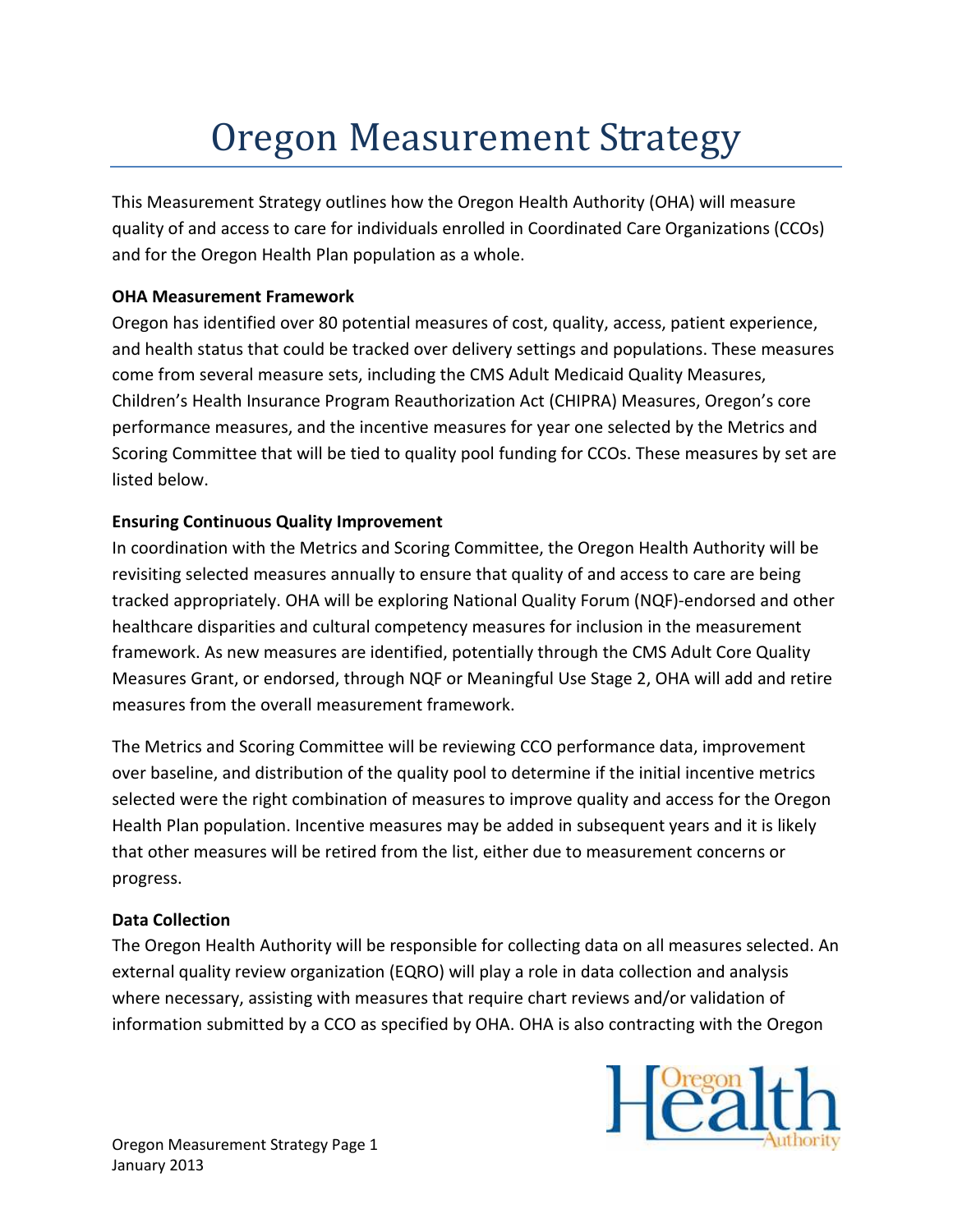Health Care Quality Corporation (Quality Corp) for assistance in data cleaning and analysis, third party validation, and reporting.

### Data Analysis

OHA is in the process of developing a more detailed timeline to establish the necessary steps and responsibilities for collecting and analyzing selected measures, while being as efficient with resources as possible. This reporting plan will be developed by February 2013.

OHA will also be responsible for conducting data analysis on these measures. Where possible, measures will be aggregated by CCO, and analyzed for trends, issues, areas of concern and areas of innovative improvement. Data will also be analyzed and reported by racial and ethnic groups, in addition to vulnerable populations such as people experiencing homelessness and people with specific diagnoses (disabling conditions, serious and persistent mental illness (SPMI), chronic conditions, addictions). OHA will be involving data analysts, internal and third party evaluators, the Office of Equity and Inclusion, and other external stakeholders in clearly defining selected subpopulations for analysis. Quality Corp

#### Data Reporting

The Oregon Health Authority is committed to transparency in health system transformation efforts: all selected measures will be reported publicly on the Oregon Health Authority website. With the exception of data that is collected annually (e.g., patient experience of care surveys), metrics will be reported quarterly to track patterns of utilization and highlight potential issues with performance.

These data will be used to track program goals, address disparities, and drive quality improvement through financial incentives, performance reporting, and rapid cycle feedback processes. Data from selected measures will also be used to meet OHA reporting requirements to the Centers for Medicare and Medicaid Services (CMS) and inform formative and impact evaluation questions.

#### For More Information

Metrics and Scoring Committee: http://www.oregon.gov/oha/pages/metrix.aspx

#### Contact:

Lori Coyner, Director of Accountability and Quality (503) 947-2340

Sarah Bartelmann, Metrics Implementation Coordinator (503) 490-5689 or sarah.e.bartelmann@state.or.us

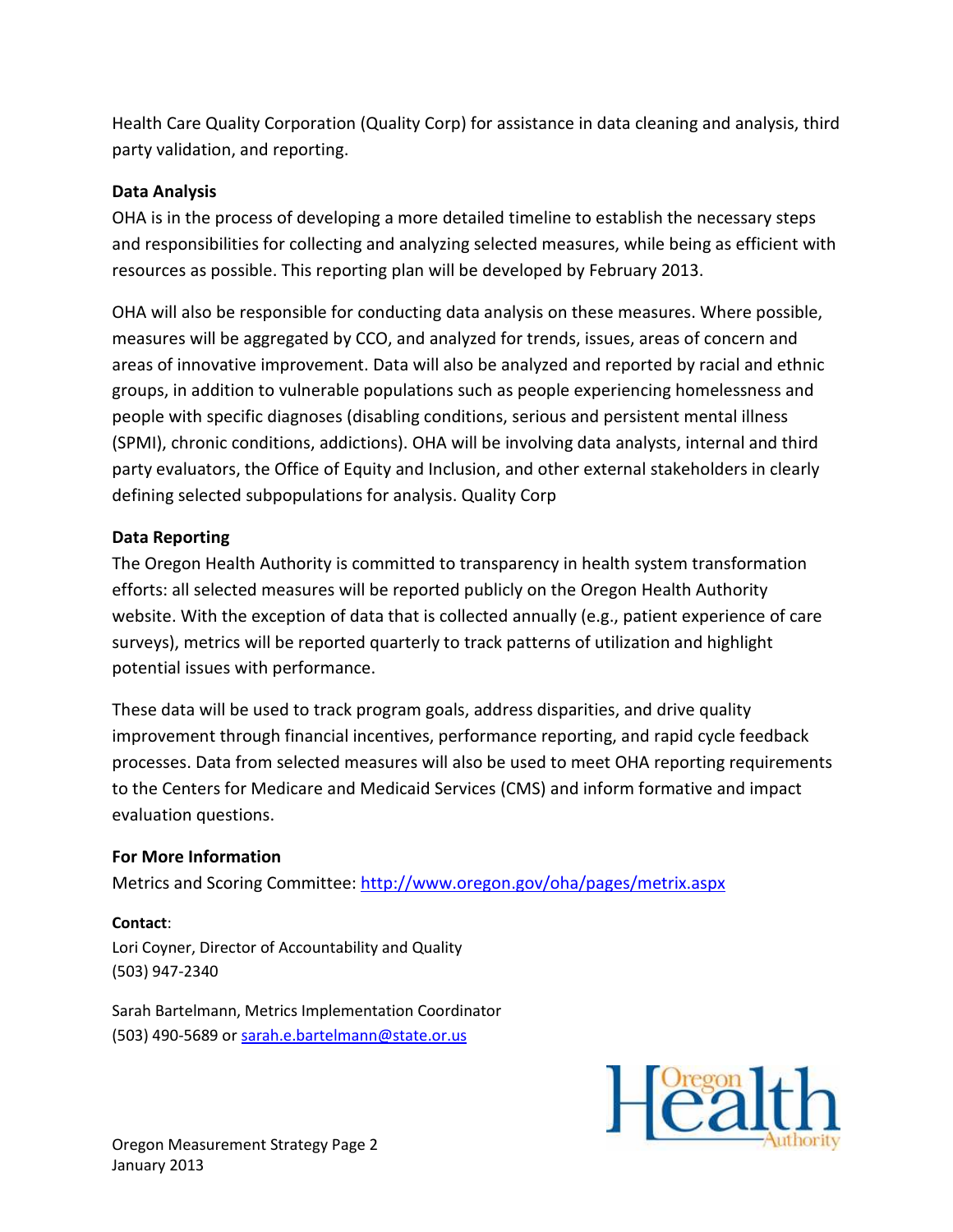# Measures by Set

## Incentive Measures – Year One

- 1. Alcohol and drug misuse, screening, brief intervention, and referral for treatment\* (SBIRT)
- 2. Follow-up after hospitalization for mental illness\* (NQF 0576)
- 3. Screening for clinical depression and follow-up plan\* (NQF 0418)
- 4. Mental and physical health assessment within 60 days for children in DHS custody\* (state measure)
- 5. Follow up care for children prescribed ADHD medication (NQF 0108)
- 6. Prenatal and Postpartum Care: Timeliness of Prenatal Care (NQF 1517)
- 7. PC-01: Elective delivery (NQF 0469)
- 8. Ambulatory care: outpatient and emergency department utilization\* (HEDIS)
- 9. Colorectal cancer screening (HEDIS)
- 10. Patient-Centered Primary Care Home (PCPCH) enrollment (state measure)
- 11. Developmental screening in the first 36 months of life\* (NQF 1448)
- 12. Adolescent well child visits\* (HEDIS)
- 13. Controlling high blood pressure\* (NQF 0018)
- 14. Diabetes: HbA1c Poor Control (NQF 0059)
- 15. Access to Care: Getting Care Quickly\* (CAHPS survey composites for adult and child)
	- a. In the last 6 months, when you needed care right away, how often did you get care as soon as you thought you needed?" (Adult)
	- b. "In the last 6 months, not counting the times you needed care right away, how often did you get an appointment for your health care at a doctor's office or clinic as soon as you thought you needed?" (Adult)
	- c. "In the last 6 months, when your child needed care right away, how often did your child get care as soon as you thought he or she needed?" (Child)
	- d. "In the last 6 months, not counting the times your child needed care right away, how often did you get an appointment for health care at a doctor's office or clinic as soon as you thought your child needed?" (Child)
- 16. Health Plan Satisfaction: Customer Service (CAHPS survey composites for adult and child)
	- 1. "In the last 6 months, how often did your health plan's customer service give you the information or help you needed?" (Adult)

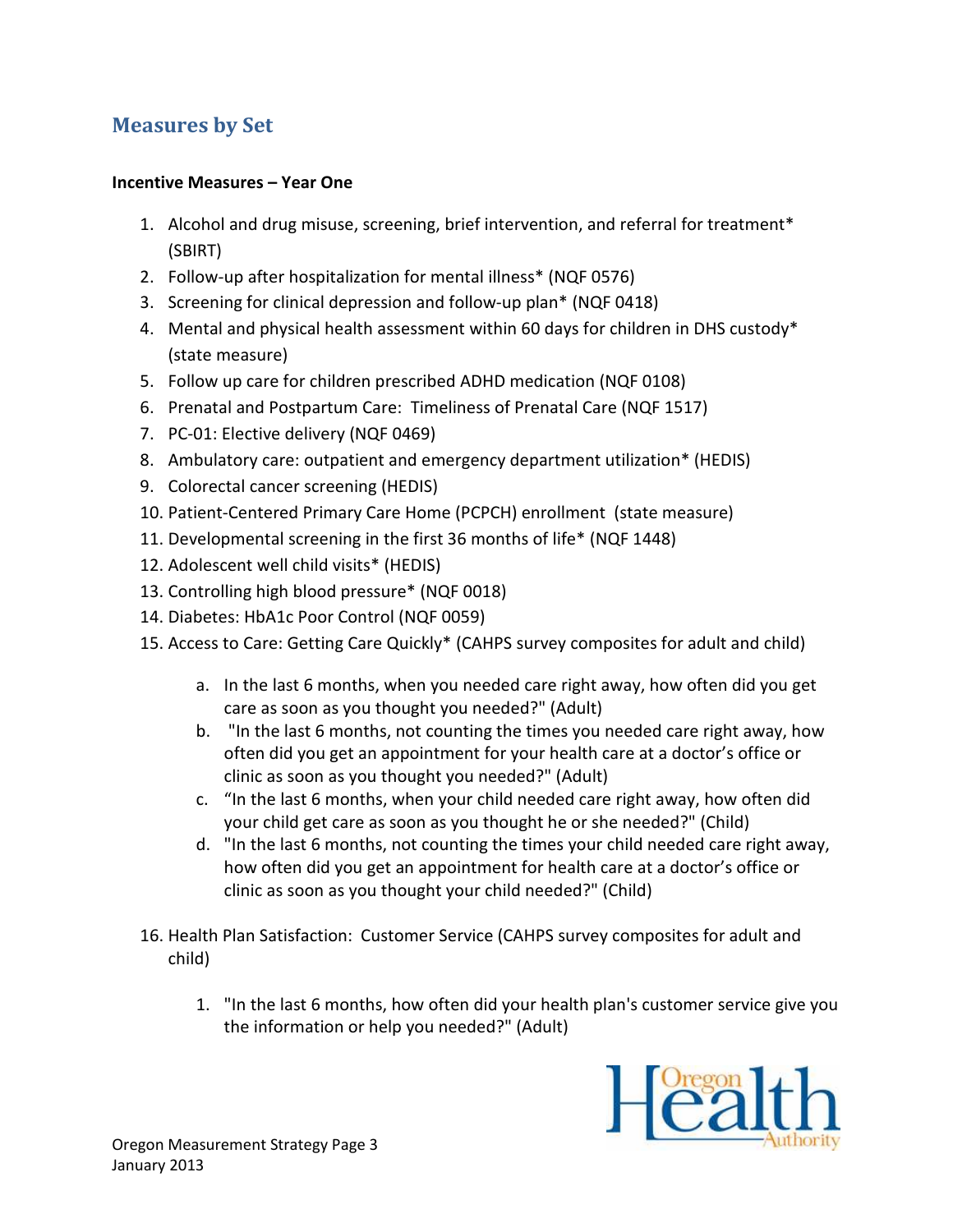- 2. "In the last 6 months, how often did your health plan's customer service staff treat you with courtesy and respect?" (Adult)
- 3. "In the last 6 months, how often did customer service at your child's health plan give you the information or help you needed?" (Child)
- 4. "In the last 6 months, how often did customer service staff at your child's health plan treat you with courtesy and respect?" (Child)
- 17. EHR adoption (composite 3 Meaningful Use questions)

# 1115 Demonstration Core Performance Measures

- 1. Getting needed care and getting care quickly\* (CAHPS survey composites)
- 2. Member health status, adults (CAHPS health status)
- 3. Rate of tobacco use among CCO enrollees (Medicaid BRFFS, CAHPS)
- 4. Rate of obesity among CCO enrollees (state measure)
- 5. Ambulatory Care: Outpatient and emergency department utilization\* (HEDIS)
- 6. Potentially avoidable ED visits (Medi-Cal approach)
- 7. Ambulatory-care sensitive hospital admissions\* (PQI #1: NQF 272; PQI #14: NQF 638)
- 8. Medication reconciliation post-discharge (NQF 0554)
- 9. All-cause readmissions (NQF 1789)
- 10. Alcohol or other substance misuse\* (SBIRT)
- 11. Initiation and engagement in alcohol and drug treatment\* (NQF 0004)
- 12. Mental health assessment for children in DHS custody\* (state measure)
- 13. Follow-up after hospitalization for mental illness\* (NQF 0576)
- 14. Effective contraceptive use among women who do not desire pregnancy (BRFFS)
- 15. Low birth weight (NQF 0278, PQI #9)
- 16. Developmental screening by 36 months\* (NQF 1448)
- 17. Screening for clinical depression and follow-up plan\* (NQF 0418)

# CMS Adult Core Measures<sup>1</sup>

- 1) Flu shots for adults ages 50-64 (NQF #0039)
- 2) Adult BMI assessment
- 3) Breast cancer screening (NQF #0031)
- 4) Cervical cancer screening (NQF #0032)
- 5) Medical assistance with smoking and tobacco use cessation (NQF #0027)
- 6) Screening for clinical depression and follow-up plan\* (NQF #0418)



<sup>&</sup>lt;u>.</u>  $<sup>1</sup>$  These measures are subject to change by CMS.</sup>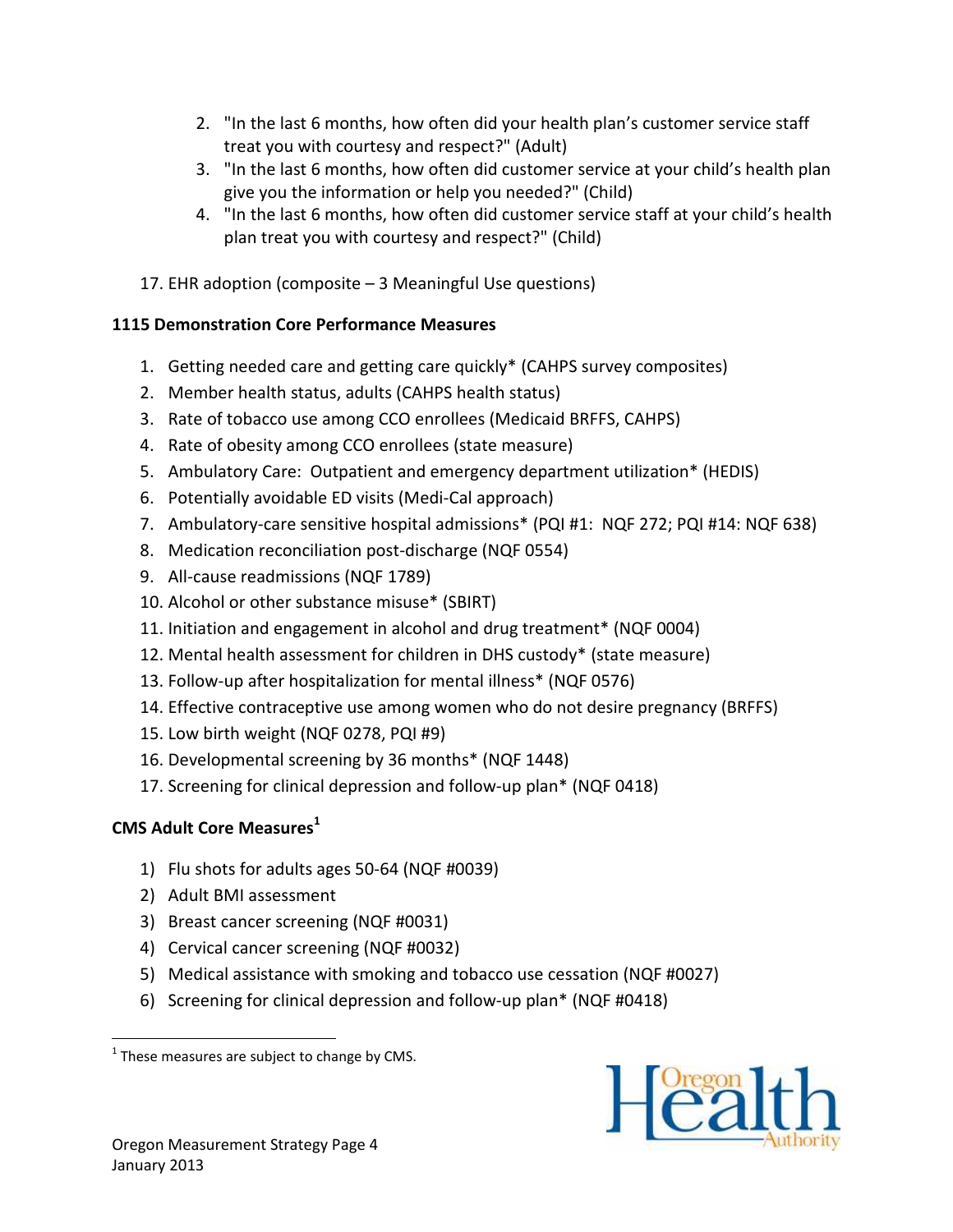- 7) All-cause readmission
- 8) PQI 01: diabetes, short-term complications admission rate (NQF #0272)
- 9) PQI 05: chronic obstructive pulmonary disease (COPD) admission rate (NQF #0275)
- 10) PQI 08: congestive heart failure admission rate (NQF #0277)
- 11) PQI 15: adult asthma admission rate (NQF #0283)
- 12) Chlamydia screening in women age 21-24 (NQF #0033)
- 13) Follow-up after hospitalization for mental illness\* (NQF #0576)
- 14) PC-01: elective delivery (NQF #0469)
- 15) PC-03: antenatal steroids (NQF #0476)
- 16) Annual HIV/AIDS medical visit (NQF #0403)
- 17) Controlling high blood pressure\* (NQF #0018)
- 18) Comprehensive diabetes care: LCL-C screening (NQF #0063)
- 19) Comprehensive diabetes care: hemoglobin A1c testing\* (NQF #0057)
- 20) Antidepressant medication management (NQF #0105)
- 21) Adherence to antipsychotics for individual with schizophrenia
- 22) Annual monitoring for patients on persistent medications (NQF #0021)
- 23) CAHPS health plan survey v4.0 adult questionnaire with CAHPS health plan survey v4.0H – NCQA supplemental
- 24) Care transition transition record transmitted to health care professional\* (NQF #1391)
- 25) Initiation and engagement of alcohol and other drug dependence treatment\* (NQF #0004)
- 26) Prenatal and postpartum care: postpartum care rate (NQF #1391)

# CHIPRA Measures<sup>2</sup>

<u>.</u>

- 1) Prenatal and postpartum care: timeliness of prenatal care\* (NQF #1517)
- 2) Frequency of ongoing prenatal care (NQF #1391)
- 3) Percentage of live births weighing less than 2,500 grams (e.g., low birth weight) (NQF #1382)
- 4) Cesarean rate for nulliparous singleton vertex (NQF #0471)
- 5) Childhood immunization status (NQF #0038)
- 6) Immunization for adolescents (NQF #1407)
- 7) Weight assessment and counseling for nutrition and physical activity for children/adolescents: BMI assessment for children/adolescents
- 8) Developmental screening in the first three years of life\*(NQF #1448)



 $2$  These measures are subject to change by CMS